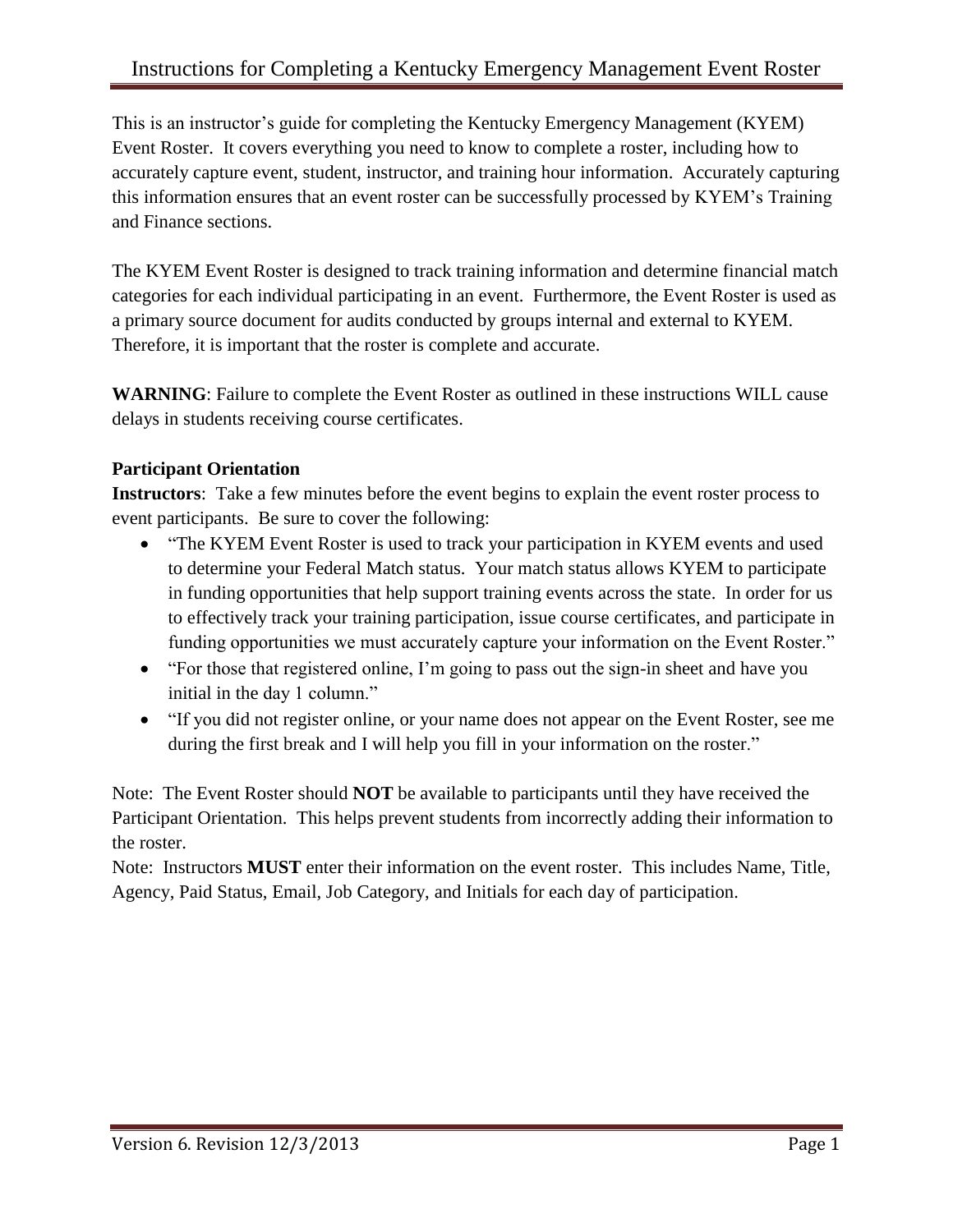### **Section Explanations**

**Note**: The numbers that follow correspond to a matching number on the KYEM Event Roster. If you have received an Event Roster from a KYEM Regional Administrative Officer, Sections 1-7 should be pre-populated.

**Note**: The term "Events" is used throughout this document and encompasses exercises, training, and other events provided by or supported by KYEM.

### **1. Name of Event**

Be sure that the correct name of the event is listed.

## **2. Location and Address**

Enter the name of the location for the event and the physical address. For example, Location: Wendell H. Ford Regional Training Center Address: 4675 State Route 181N Greenville, KY 42345

#### **3. EDBS#/NEXS#**

Enter the Event Detail Budget Sheet number (EDBS) for the event. An EDBS number **MUST** be noted on the event roster. If the event is an exercise and has a National Exercise Schedule (NEXS) number, the NEXS number must be marked.

### **4. Exercise?**

Mark whether or not the event is an exercise. If it is an exercise, mark the exercise type.

## **5. Event Start/End Date**

Enter the date that the event begins and the date it ends.

#### **6. Instructor/Facilitator**

Enter the name of each instructor or facilitator for the event. If there are multiple names, try to enter them in the amount of space provided.

#### **7. Total Event Hours**

Enter the total hours for the event. If the event takes places over multiple days, add the hours for each day and enter them here.

#### **8. Event Hours, by Day**

Enter the totals hours for each day of the event. For example, day one of the Technical Rope Rescue course is 4 hours and day two is 8 hours, so you would enter 4 in Day 1, and 8 in Day 2 and so on.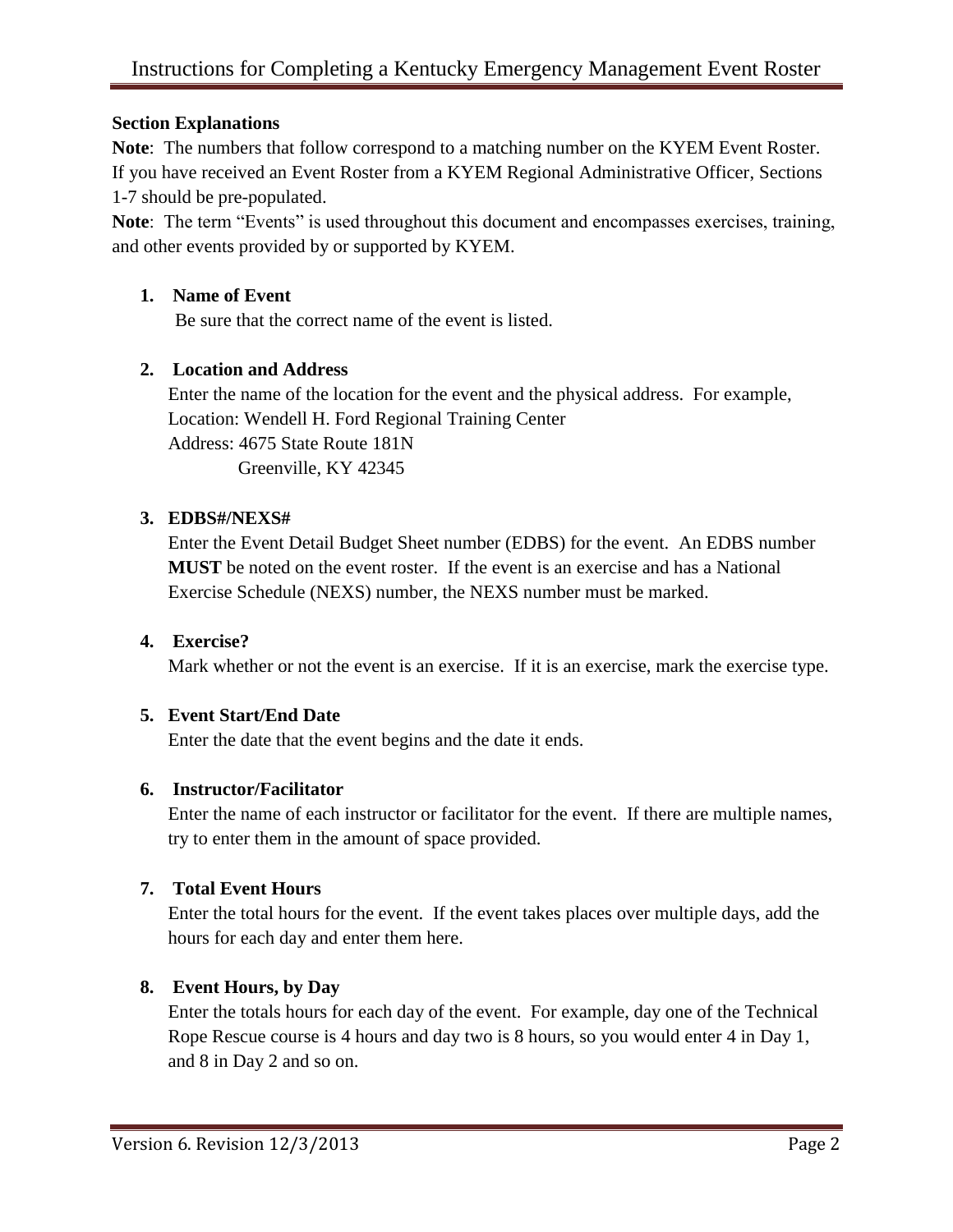## **9. First Name, MI, Last Name**

The participant must enter their full name. **WARNING**: Abbreviated names or nick names will not be accepted. Please remember, this information may be used for auditing purposes so it is important that we be able to correctly identify each participant.

## **10. Title**

The participant must enter their working title for the agency in which they work or volunteer while serving in an Emergency Management Capacity. For example, John J. Doe works full-time as an Engineer and volunteers as a Firefighter for his local Fire Department. When signing the Event Roster for an ICS 300 class he would enter his Title as Firefighter.

# **11. Agency**

The participant must enter the name of the agency they are representing. For example, an individual that volunteers with the Lawrenceburg Fire Department and is participating in an event on behalf of the Lawrenceburg Fire Department would write Lawrenceburg Fire Department as their agency. **WARNING**: Do not use abbreviations for your agency. It makes it very difficult correctly identify the agency to which you are referring.

# **12. Are you being paid to attend? If so, by whom?**

If a participant is being paid to attend an event they must check "Yes" in the space provided, and identify the classification of the agency that is paying them. Classifications are as follows:

- State
- Local, City, Municipal
- Private Sector
- Federal
- Other

So, if an individual is being paid by the Department of Public Health to participate in an event they would write "Yes, State" in the space provided. This identifies that an individual is being paid by a state agency to participate in the event.

If an individual is not being paid to participate in the event they would check "No" in the space provided.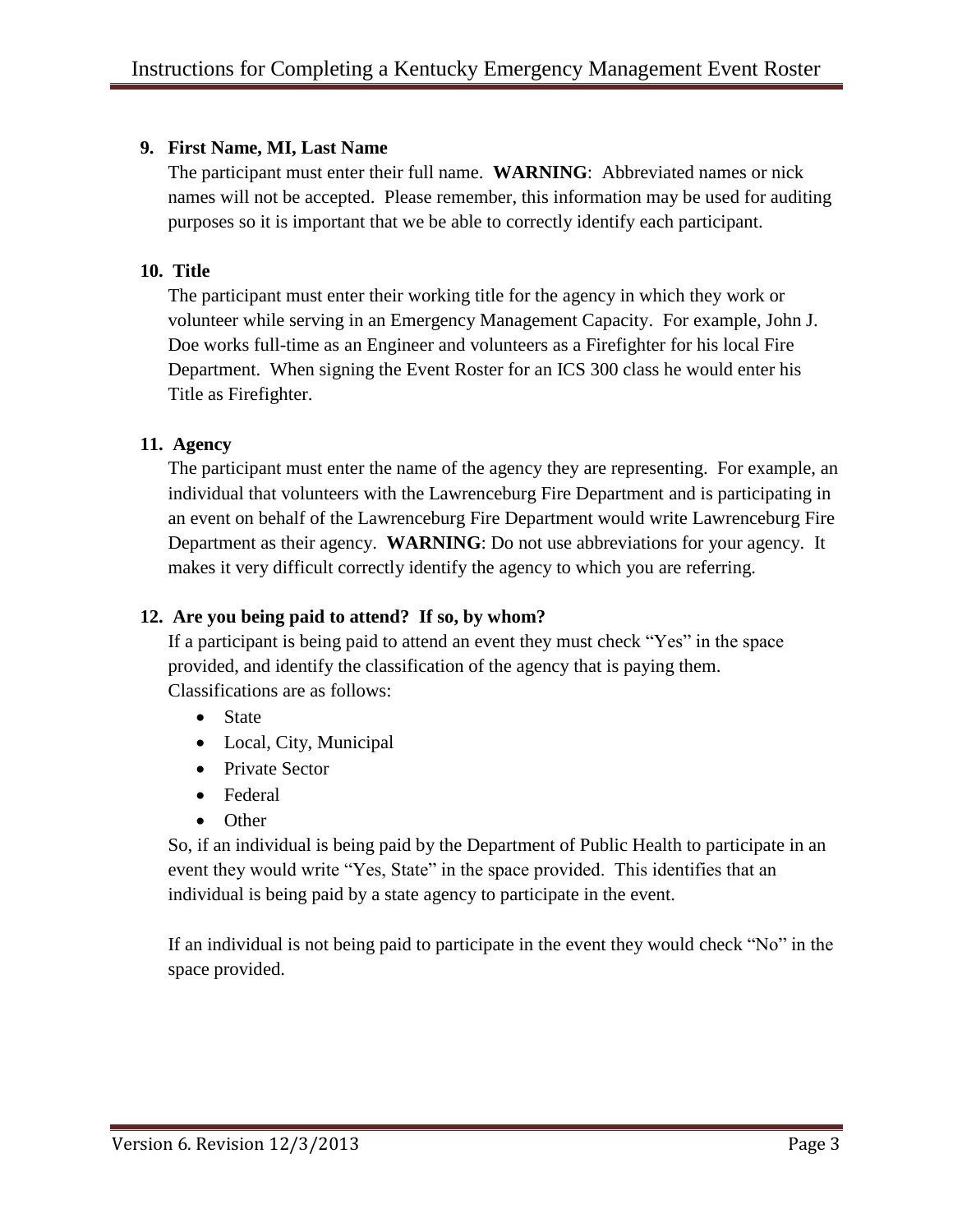# **13. Email**

The participant MUST enter the full email address they would like to use for correspondence regarding the event. Certificates and other correspondence will be sent to this address. **WARNING**: An incorrect email address WILL result in delays in which students receive correspondence.

# **14. Job Category**

The Job Category helps determine the Federal match rate applied to each student. Each participant must choose from one of the categories below:

- 
- 
- Chief Executive Instructor
- Civil Engineer KYEM Staff
- Code Enforcement Officer (Local Government)
- Community and Social Service Specialist
- Construction/Building Inspector Local EMA Director
- County or City Public Works Local EMA Staff Volunteer
- County or City Road Department Mental Health Professional
- Deputy Director Military
- Emergency Response Team (ERT) or (CERT)
- EMT or Paramedic (nonfirefighter)
- 
- Firefighter (Supervisor) Volunteer
- Administrative Assistant Fiscal/Financial Manager
- Chairperson HazMat Specialist (Non-Firefighter)
	-
	-
	- Law Enforcement Officer
	- Law Enforcement Officer (Supervisor)
	-
	-
	-
	-
	- Public Information Officer
	- Search and Rescue Squad Member
- Firefighter Search and Rescue (Supervisor)
	-

#### **Note**:

If your Job Category is not listed, pick the Category from the list that most closely matches.

**Note:**

The **Volunteer** category does not apply to Firefighters or Search and Rescue Squad Members. Firefighters fall under either the Firefighter or Firefighter (Supervisor) category and Search and Rescue Squad Members fall under either the Search and Rescue Squad Member or the Search and Rescue (Supervisor) categories.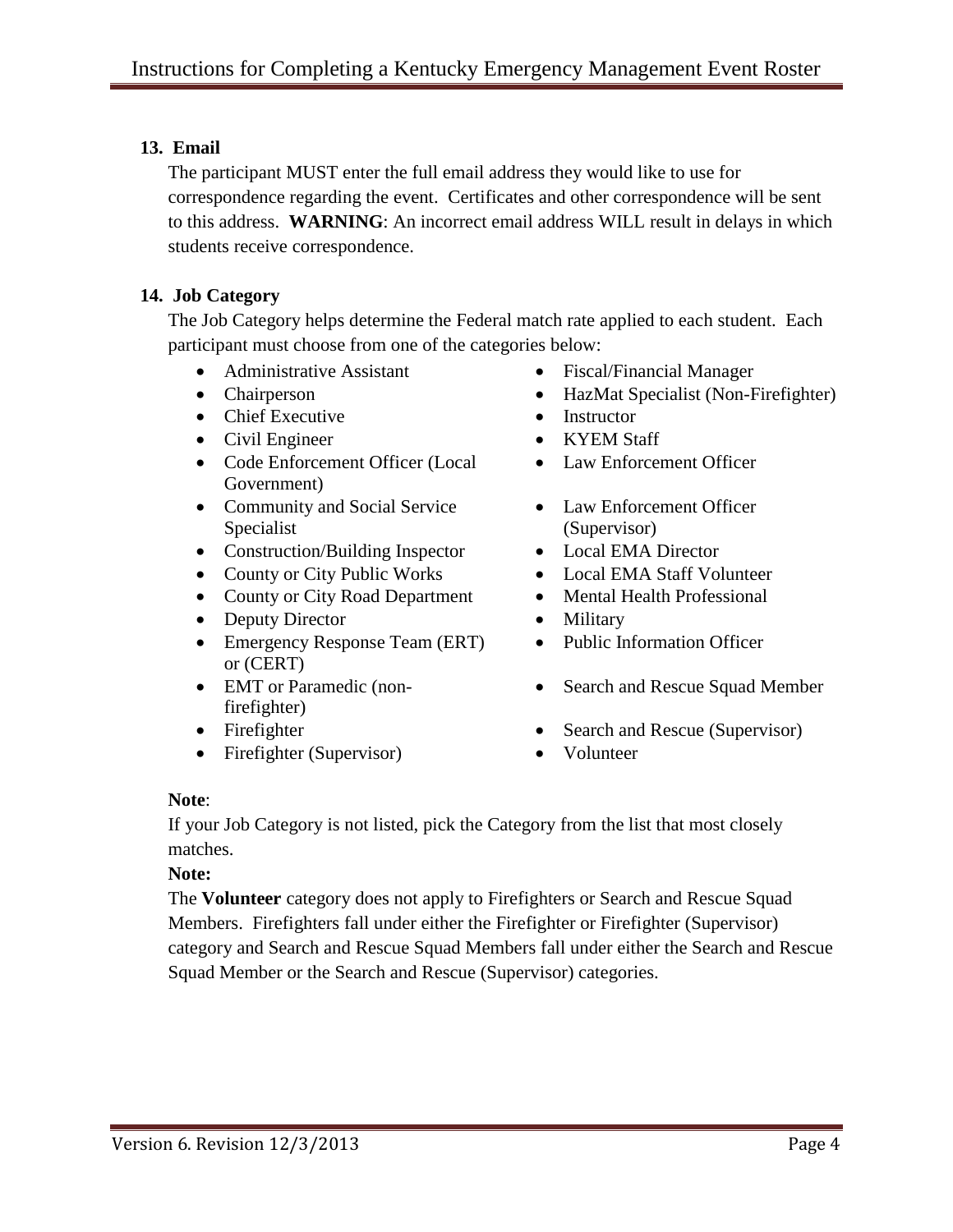# **15. Participant Initial Area and Total Hrs.**

Each participant must **INITIAL** for each day they participate in the event. Checkmarks are not acceptable. Participants **CANNOT** initial for other participants. At the end of the event, the Instructor(s) must verify each individual's participation by entering the Total Hours (Hrs.) of participation for each participant.

**WARNING**: Participants will not receive credit if initials and hours are not correctly captured.

**WARNING**: It is important to make sure you monitor each individual's hours of participation each day, so you can verify individual training hours. The information captured in the Total Hrs. column will be used to calculate totals for match opportunities.

### **16. Page Numbers**

You must ensure that each page of the Event Roster is numbered so that if a page is missing you will be able to identify the number of the missing page.

## **17. Lead Instructor/Facilitator Signature**

Each page of the Event roster **MUST** be signed by the Instructor(s)/Facilitator(s). These signatures verify that the information captured on each page has been reviewed and is accurate to the best of the Instructor(s)/Facilitator(s) knowledge.

## **18. Final Review**

Before participants leave the event, review the event roster(s) to make sure it is complete. **REMEMBER:** In order for KYEM to generate course certificates and accurately compile student data, we cannot accept event rosters that are missing (or have inaccurate) information.